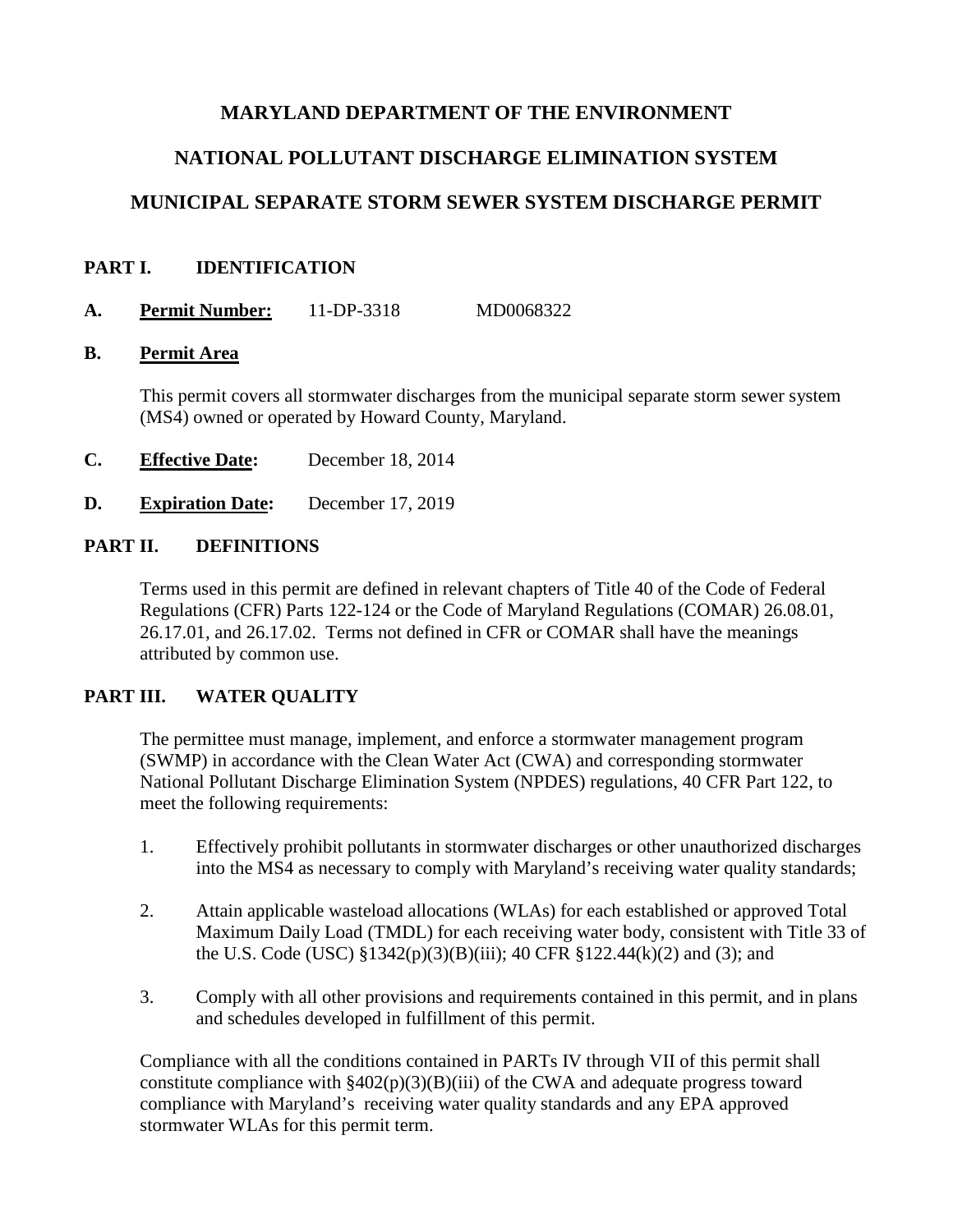# **PART IV. STANDARD PERMIT CONDITIONS**

#### **A. Permit Administration**

Howard County shall designate an individual to act as a liaison with the Maryland Department of the Environment (MDE) for the implementation of this permit. The County shall provide the coordinator's name, title, address, phone number, and email address. Additionally, the County shall, in its annual reports, submit to MDE an organizational chart detailing personnel and groups responsible for major NPDES program tasks in this permit. MDE shall be notified of any changes in personnel or organization relative to NPDES program tasks.

#### **B. Legal Authority**

Howard County shall maintain adequate legal authority in accordance with NPDES regulations 40 CFR Part 122.26 throughout the term of this permit. In the event that any provision of its legal authority is found to be invalid, the County shall notify MDE within 30 days and make the necessary changes to maintain adequate legal authority. All changes shall be included in the County's annual report.

#### **C. Source Identification**

Sources of pollutants in stormwater runoff countywide shall be identified and linked to specific water quality impacts on a watershed basis. The source identification process shall be used to develop watershed restoration plans. The following information shall be submitted annually for all County watersheds within the permit area in geographic information system (GIS) format with associated tables as required in PART V of this permit:

- 1. Storm drain system: all infrastructure, major outfalls, inlets, and associated drainage areas delineated;
- 2. Industrial and commercial sources: industrial and commercial land uses and sites that the County has determined have the potential to contribute significant pollutants;
- 3. Urban best management practices (BMPs): stormwater management facility data including outfall locations and delineated drainage areas;
- 4. Impervious surfaces: public and private land use delineated, controlled and uncontrolled impervious areas based on, at a minimum, Maryland's hierarchical eight-digit sub-basins;
- 5. Monitoring locations: locations established for chemical, biological, and physical monitoring of watershed restoration efforts and the *2000 Maryland Stormwater Design Manual*; and
- 6. Water quality improvement projects: projects proposed, under construction, and completed with associated drainage areas delineated.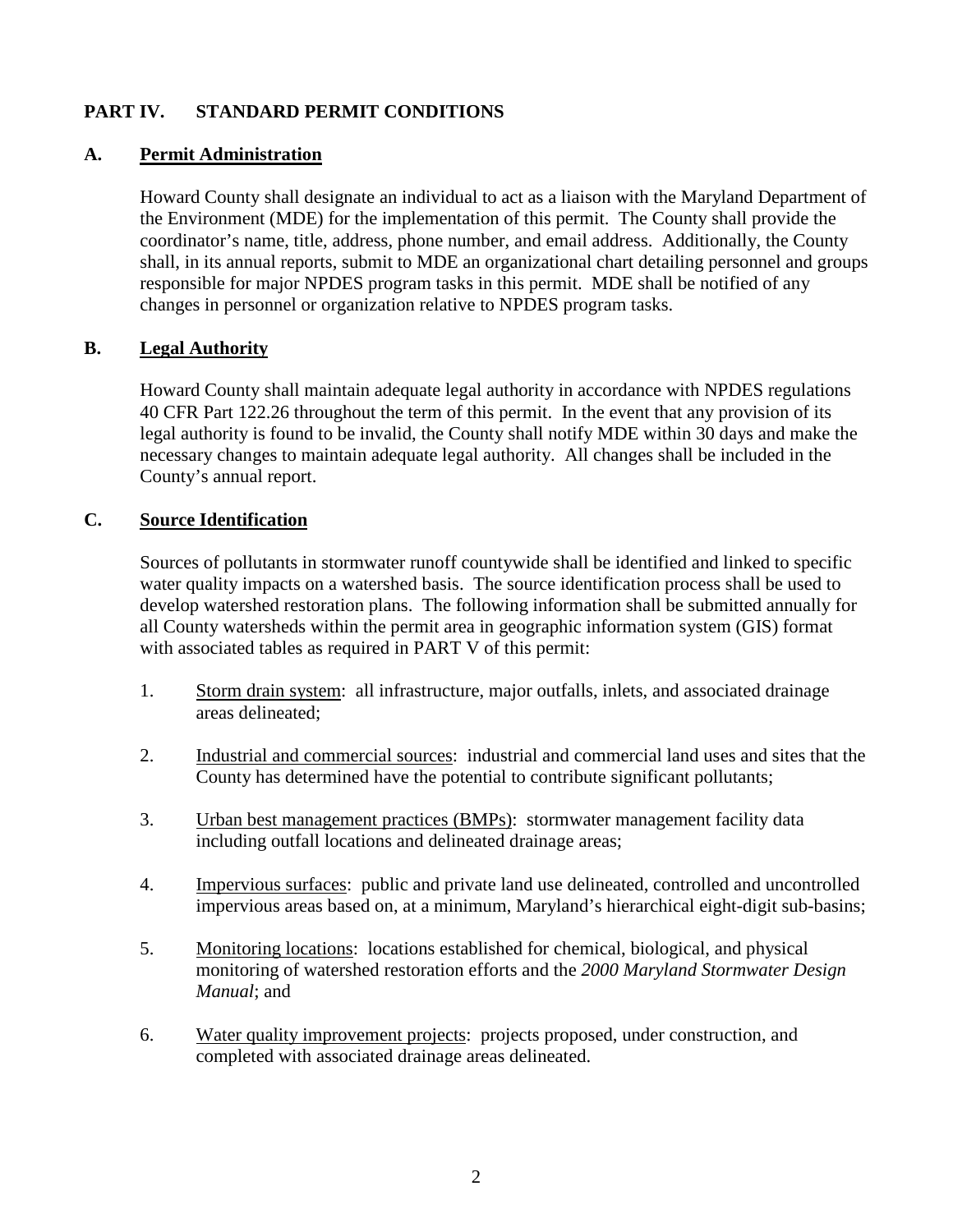## **D. Management Programs**

The following management programs shall be implemented in areas served by Howard County's MS4. These management programs are designed to control stormwater discharges to the maximum extent practicable (MEP) and shall be maintained for the term of this permit. Additionally, these programs shall be integrated with other permit requirements to promote a comprehensive adaptive approach toward solving water quality problems. The County shall modify these programs according to needed program improvements identified as a result of periodic evaluations by MDE.

#### 1. Stormwater Management

An acceptable stormwater management program shall continue to be maintained in accordance with the Environment Article, Title 4, Subtitle 2, Annotated Code of Maryland. Activities to be undertaken by the County shall include, but not be limited to:

- a. Implementing the stormwater management design policies, principles, methods, and practices found in the latest version of the *2000 Maryland Stormwater Design Manual*. This includes:
	- i. Complying with the Stormwater Management Act of 2007 (Act) by implementing environmental site design (ESD) to the MEP for new and redevelopment projects;
	- ii. Tracking the progress toward satisfying the requirements of the Act and identifying and reporting annually the problems and modifications necessary to implement ESD to the MEP; and
	- iii. Reporting annually the modifications that have been made or need to be made to all ordinances, regulations, and new development plan review and approval processes to comply with the requirements of the Act.
- b. Maintaining programmatic and implementation information including, but not limited to:
	- i. Number of Concept, Site Development, and Final plans received. Plans that are re-submitted as a result of a revision or in response to comments should not be considered as a separate project;
	- ii. Number of redevelopment projects received;
	- iii. Number of stormwater exemptions issued; and
	- iv. Number and type of waivers received and issued, including those for quantity control, quality control, or both. Multiple requests for waivers may be received for a single project and each should be counted separately, whether part of the same project or plan. The total number of waivers requested and granted for qualitative and quantitative control shall be documented.

Stormwater program data shall be recorded on MDE's annual report database and submitted as required in PART V of this permit.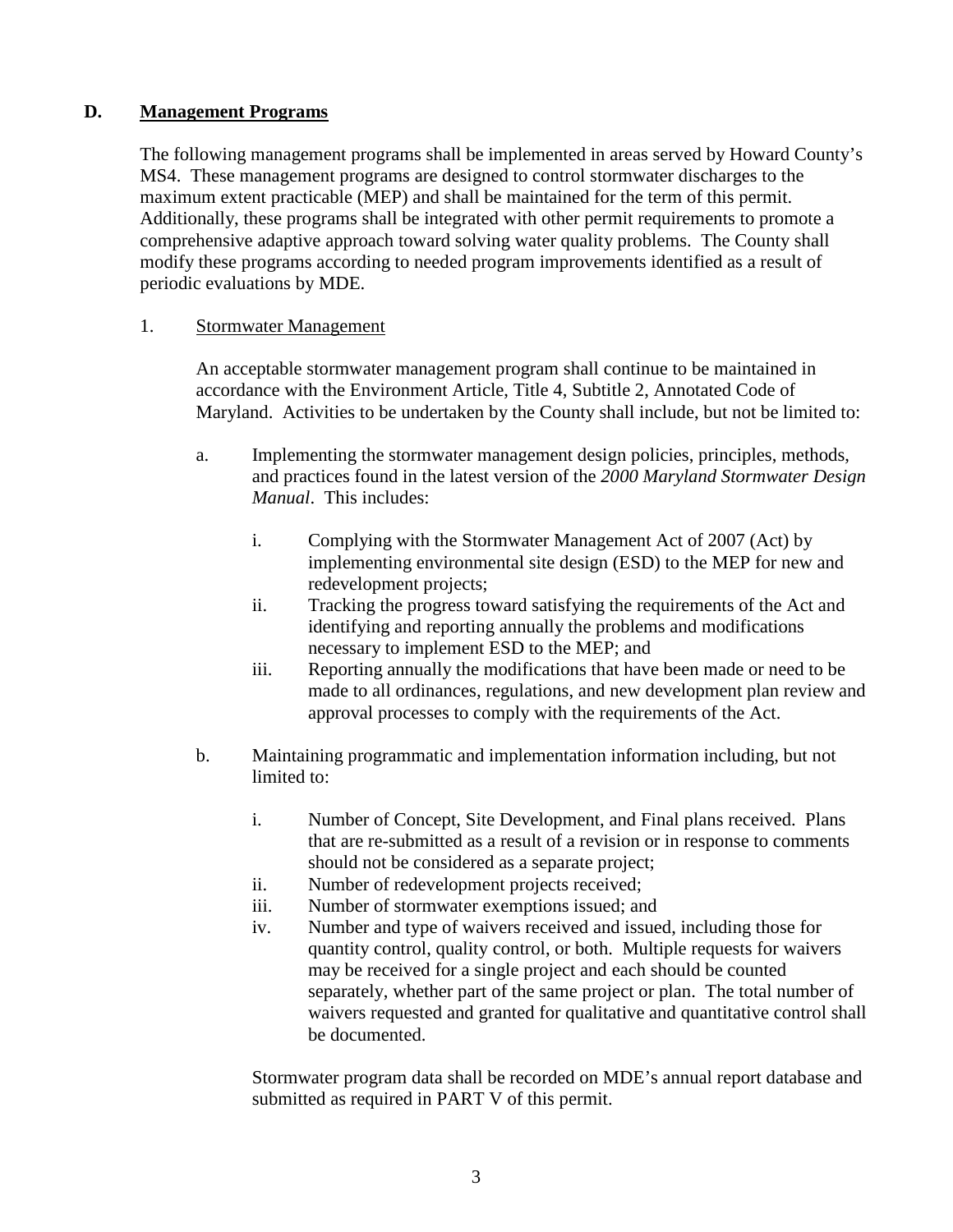- c. Maintaining construction inspection information according to COMAR 26.17.02 for all ESD treatment practices and structural stormwater management facilities including the number of inspections conducted and violation notices issued by Howard County.
- d. Conducting preventative maintenance inspections, according to COMAR 26.17.02, of all ESD treatment systems and structural stormwater management facilities at least on a triennial basis. Documentation identifying the ESD systems and structural stormwater management facilities inspected, the number of maintenance inspections, follow-up inspections, the enforcement actions used to ensure compliance, the maintenance inspection schedules, and any other relevant information shall be submitted in the County's annual reports.

#### 2. Erosion and Sediment Control

An acceptable erosion and sediment control program shall continue to be maintained and implemented in accordance with the Environment Article, Title 4, Subtitle 1, Annotated Code of Maryland. Activities to be undertaken by the County shall include, but not be limited to:

- a. Implementing program improvements identified in any MDE evaluation of the County's erosion and sediment control enforcement authority;
- b. Ensure that construction site operators have received training regarding erosion and sediment control compliance and hold a valid Responsible Personnel Certification as required by MDE;
- c. Program activity shall be recorded on MDE's annual report database and submitted as required in PART V of this permit; and
- d. Reporting quarterly, information regarding earth disturbances exceeding one acre or more. Quarters shall be based on calendar year and submittals shall be made within 30 days following each quarter. The information submitted shall cover permitting activity for the preceding three months.

## 3. Illicit Discharge Detection and Elimination

Howard County shall continue to implement an inspection and enforcement program to ensure that all discharges to and from the MS4 that are not composed entirely of stormwater are either permitted by MDE or eliminated. Activities shall include, but not be limited to:

a. Field screening at least 100 outfalls annually. Each outfall having a discharge shall be sampled using a chemical test kit. Within one year of permit issuance, an alternative program may be submitted for MDE approval that methodically identifies, investigates, and eliminates illegal connections to the County's storm drain system;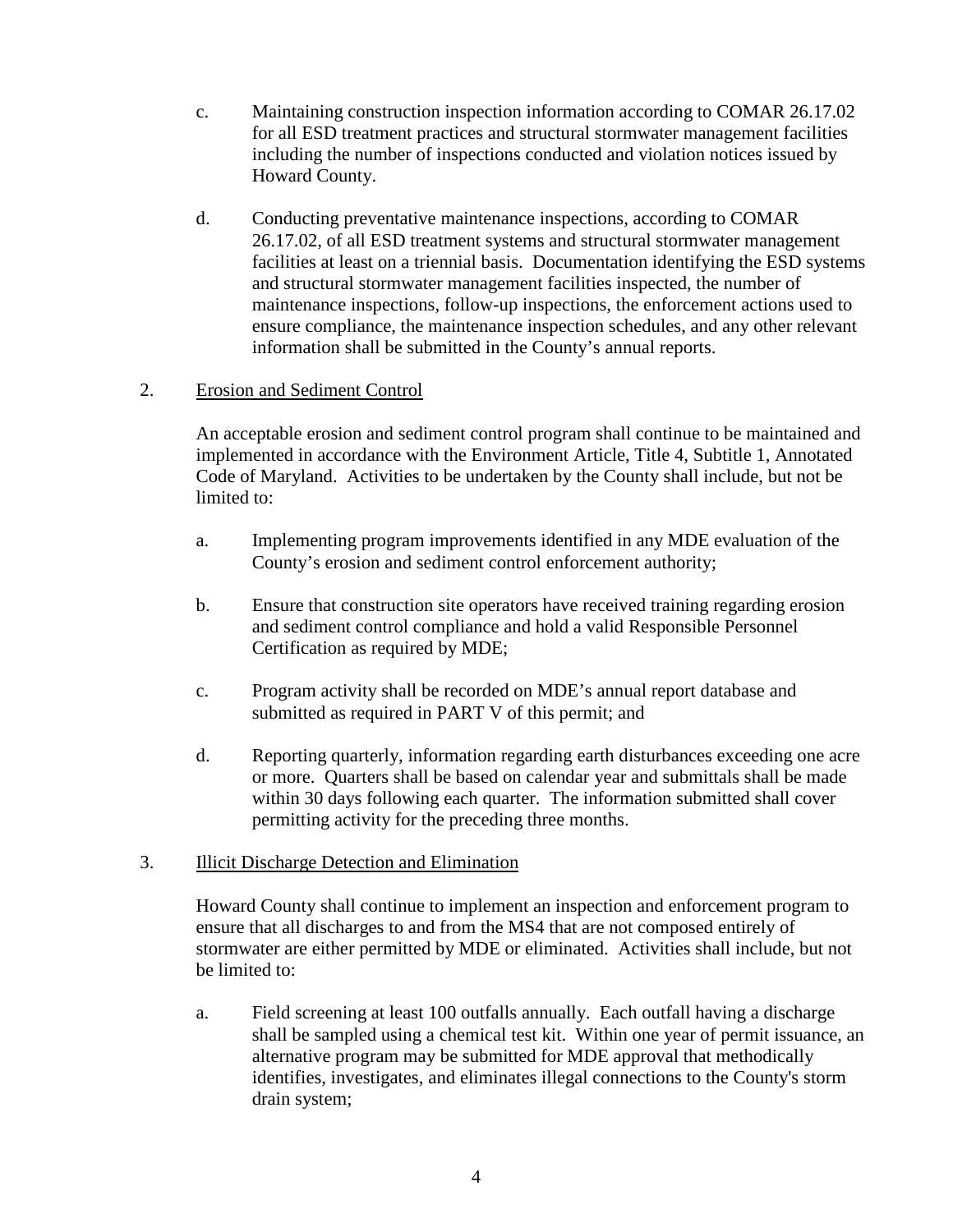- b. Conducting annual visual surveys of commercial and industrial areas as identified in PART IV.C.2 above for discovering, documenting, and eliminating pollutant sources. Areas surveyed shall be reported annually;
- c. Maintaining a program to address and, if necessary, respond to illegal discharges, dumping, and spills;
- d. Using appropriate enforcement procedures for investigating and eliminating illicit discharges, illegal dumping, and spills. Significant discharges shall be reported to MDE for enforcement and/or permitting; and
- e. Reporting illicit discharge detection and elimination activities as specified in PART V of this permit.

#### 4. Litter and Floatables

This section of the permit requires Howard County to address problems associated with litter and floatables in waterways that adversely affect water quality. Increases in litter discharges to receiving waters have become a growing concern both nationally and within Maryland and cannot be ignored. Howard County needs to evaluate current litter control problems associated with discharges from its storm drain system and develop and implement a public outreach and education program as needed on a watershed by watershed basis.

- a. As part of Howard County's watershed assessments under PART IV.E.1 of this permit, Howard County shall document all litter control programs and identify potential sources, ways of elimination, and opportunities for overall improvement.
- b. Within one year of permit issuance, as part of the public education program described in PART IV.D.6., Howard County shall develop and implement a public education and outreach program to reduce littering and increase recycling. This shall include:
	- i. Educating the public on the importance of reducing, reusing, and recycling;
	- ii. Disseminating information by using signs, articles, and other media outlets; and
	- iii. Promoting educational programs in schools, businesses, community associations, etc.
- c. Evaluating annually the effectiveness of the education program.
- d. Submit annually, a report which details progress toward implementing the public education and outreach program. The report shall describe the status of public outreach efforts including resources (e.g., personnel and financial) expended and the effectiveness of all program components.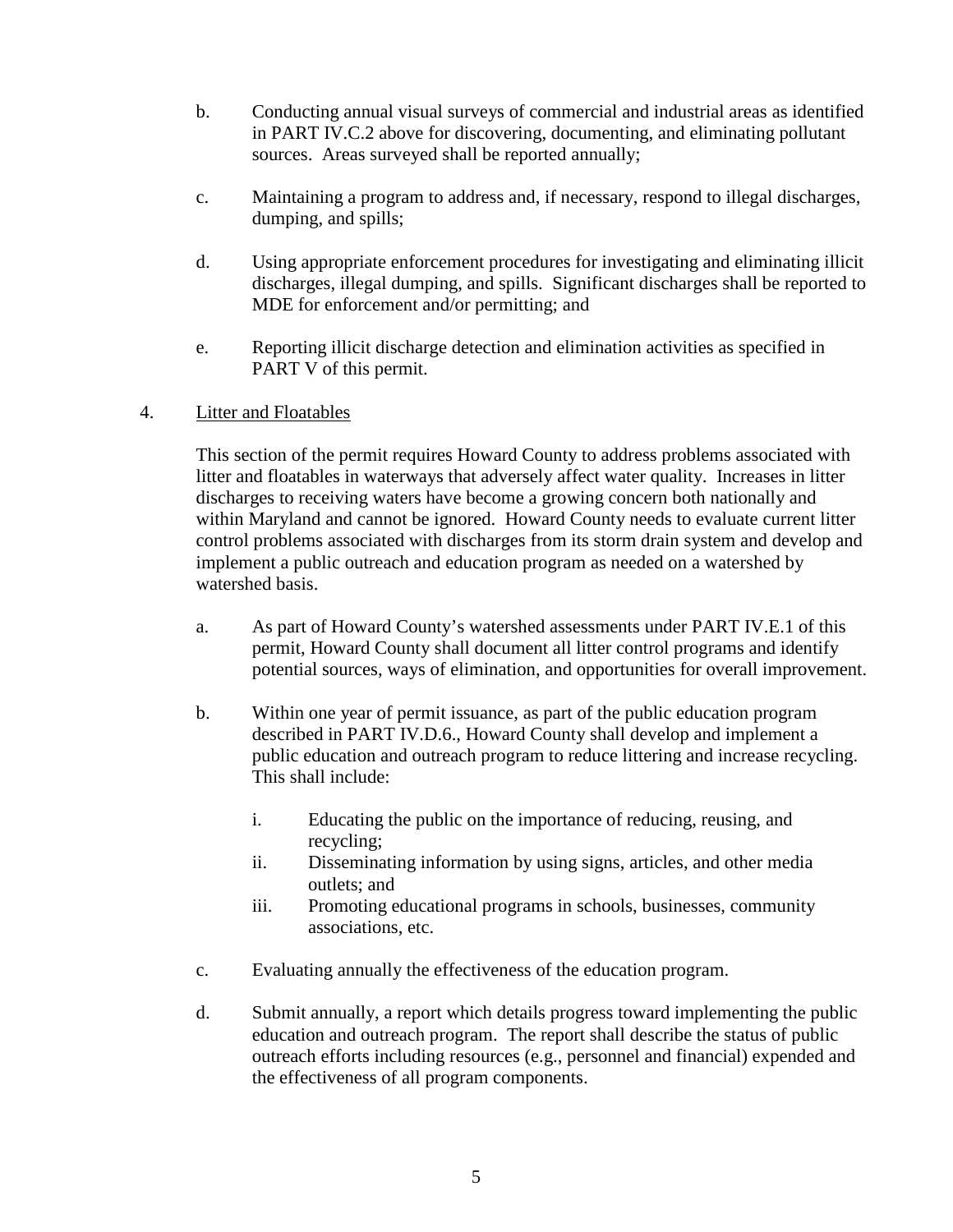#### 5. Property Management and Maintenance

- a. Howard County shall ensure that a Notice of Intent (NOI) has been submitted to MDE and a pollution prevention plan developed for each County-owned municipal facility requiring NPDES stormwater general permit coverage. The status of pollution prevention plan development and implementation for each County-owned municipal facility shall be reviewed, documented, and submitted to MDE annually.
- b. The County shall continue to implement a program to reduce pollutants associated with maintenance activities at County-owned facilities including parks, roadways, and parking lots. The maintenance program shall include these or MDE approved alternative activities:
	- i. Street sweeping;
	- ii. Inlet inspection and cleaning;
	- iii. Reducing the use of pesticides, herbicides, fertilizers, and other pollutants associated with vegetation management through increased use of integrated pest management;
	- iv. Reducing the use of winter weather deicing materials through research, continual testing and improvement of materials, equipment calibration, employee training, and effective decision-making; and
	- v. Ensuring that all County staff receives adequate training in pollution prevention and good housekeeping practices.

The County shall report annually on the changes in any maintenance practices and the overall pollutant reductions resulting from the maintenance program. Within one year of permit issuance, an alternative maintenance program may be submitted for MDE approval indicating the activities to be undertaken and associated pollutant reductions.

#### 6. Public Education

Howard County shall continue to implement a public education and outreach program to reduce stormwater pollutants. Outreach efforts may be integrated with other aspects of the County's activities. These efforts are to be documented and summarized in each annual report. The County shall continue to implement a public outreach and education campaign with specific performance goals and deadlines to:

- a. Maintain a compliance hotline or similar mechanism for public reporting of water quality complaints, including suspected illicit discharges, illegal dumping, and spills.
- b. Provide information to inform the general public about the benefits of:
	- i. Increasing water conservation;
	- ii. Residential and community stormwater management implementation and facility maintenance;
	- iii. Proper erosion and sediment control practices;
	- iv. Increasing proper disposal of household hazardous waste;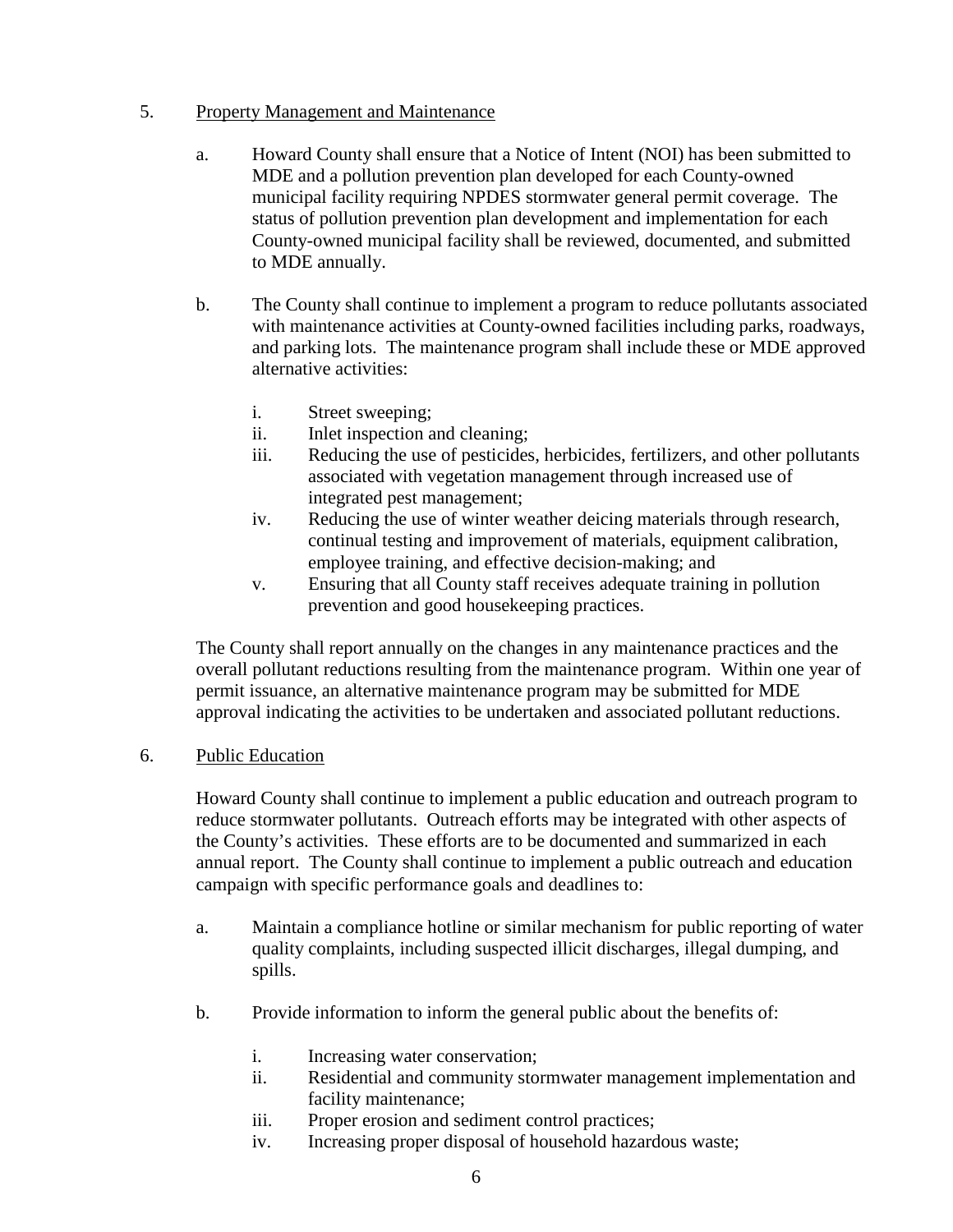- v. Improving lawn care and landscape management (e.g., the proper use of herbicides, pesticides, and fertilizers, ice control and snow removal, cash for clippers, etc.);
- vi. Residential car care and washing; and
- vii. Proper pet waste management.
- c. Provide information regarding the following water quality issues to the regulated community when requested:
	- i. NPDES permitting requirements;
	- ii. Pollution prevention plan development;
	- iii. Proper housekeeping; and
	- iv. Spill prevention and response.

#### **E. Restoration Plans and Total Maximum Daily Loads**

In compliance with  $\frac{8402(p)(3)(B)}{ii}$  of the CWA, MS4 permits must require stormwater controls to reduce the discharge of pollutants to the MEP. By regulation at 40 CFR §122.44, BMPs and programs implemented pursuant to this permit must be consistent with applicable WLAs developed under EPA approved TMDLs (see list of EPA approved TMDLs attached and incorporated as Attachment B).

Howard County shall annually provide watershed assessments, restoration plans, opportunities for public participation, and TMDL compliance status to MDE. A systematic assessment shall be conducted and a detailed restoration plan developed for all watersheds within Howard County. As required below, watershed assessments and restoration plans shall include a thorough water quality analysis, identification of water quality improvement opportunities, and a schedule for BMP and programmatic implementation to meet stormwater WLAs included in EPA approved TMDLs.

#### 1. Watershed Assessments

- a. By the end of the permit term, Howard County shall complete detailed watershed assessments for the entire County. Watershed assessments conducted during previous permit cycles may be used to comply with this requirement, provided the assessments include all of the items listed in PART IV.E.1.b. below. Assessments shall be performed at an appropriate watershed scale (e.g., Maryland's hierarchical eight or twelve-digit sub-basins) and be based on MDE's TMDL analysis or an equivalent and comparable County water quality analysis.
- b. Watershed assessments by the County shall:
	- i. Determine current water quality conditions;
	- ii. Include the results of a visual watershed inspection;
	- iii. Identify and rank water quality problems;
	- iv. Prioritize all structural and nonstructural water quality improvement projects; and
	- v. Specify pollutant load reduction benchmarks and deadlines that demonstrate progress toward meeting all applicable stormwater WLAs.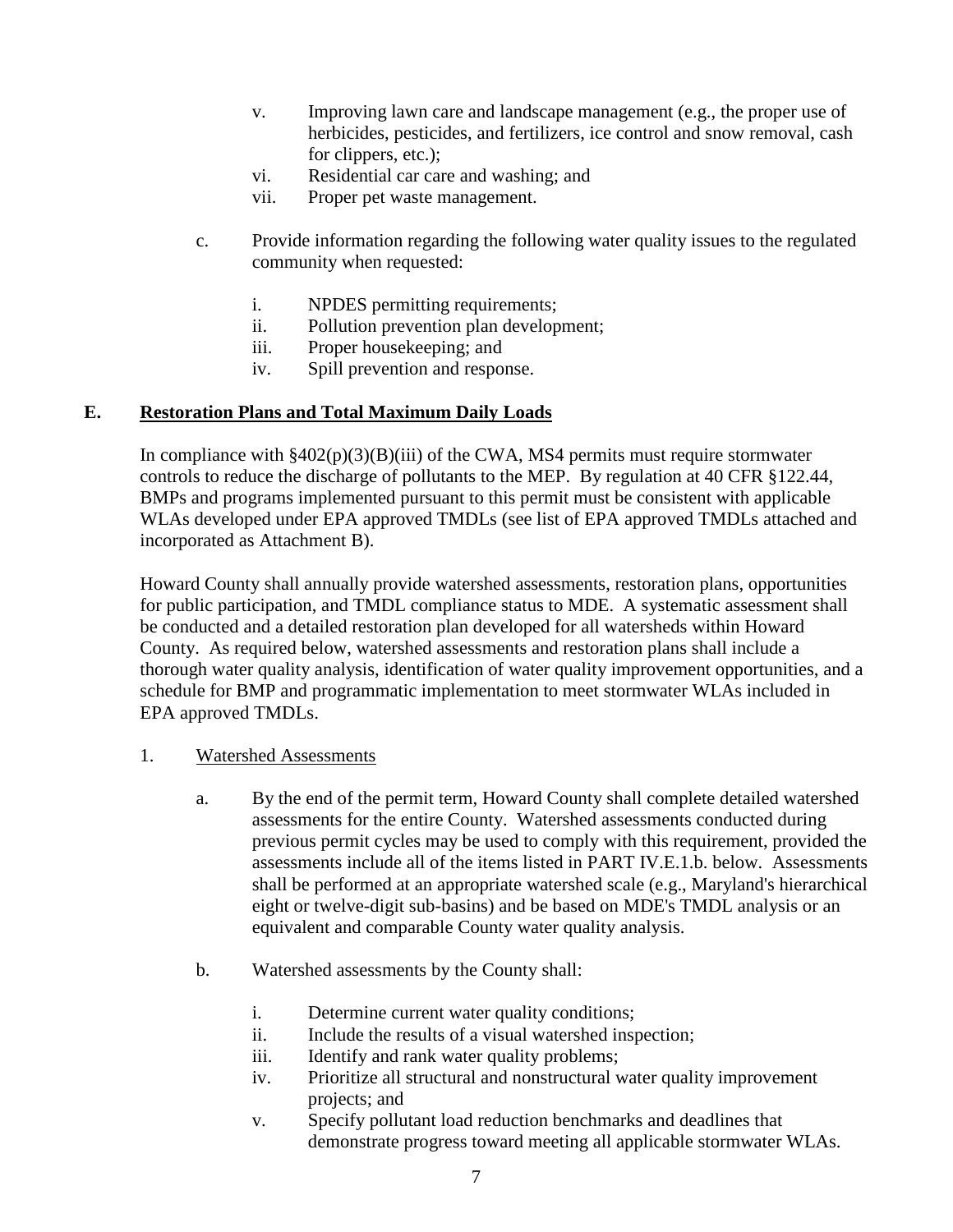#### 2. Restoration Plans

a. Within one year of permit issuance, Howard County shall submit an impervious surface area assessment consistent with the methods described in the MDE document "Accounting for Stormwater Wasteload Allocations and Impervious Acres Treated, Guidance for National Pollutant Discharge Elimination System Stormwater Permits" (MDE, June 2011 or subsequent versions). Upon approval by MDE, this impervious surface area assessment shall serve as the baseline for the restoration efforts required in this permit.

By the end of this permit term, Howard County shall commence and complete the implementation of restoration efforts for twenty percent of the County's impervious surface area consistent with the methodology described in the MDE document cited in PART IV.E.2.a. that has not already been restored to the MEP. Equivalent acres restored of impervious surfaces, through new retrofits or the retrofit of pre-2002 structural BMPs, shall be based upon the treatment of the WQv criteria and associated list of practices defined in the *2000 Maryland Stormwater Design Manual*. For alternate BMPs, the basis for calculation of equivalent impervious acres restored is based upon the pollutant loads from forested cover.

- b. Within one year of permit issuance, Howard County shall submit to MDE for approval a restoration plan for each stormwater WLA approved by EPA prior to the effective date of the permit. The County shall submit restoration plans for subsequent TMDL WLAs within one year of EPA approval. Upon approval by MDE, these restoration plans will be enforceable under this permit. As part of the restoration plans, Howard County shall:
	- i. Include the final date for meeting applicable WLAs and a detailed schedule for implementing all structural and nonstructural water quality improvement projects, enhanced stormwater management programs, and alternative stormwater control initiatives necessary for meeting applicable WLAs;
	- ii. Provide detailed cost estimates for individual projects, programs, controls, and plan implementation;
	- iii. Evaluate and track the implementation of restoration plans through monitoring or modeling to document the progress toward meeting established benchmarks, deadlines, and stormwater WLAs; and
	- iv. Develop an ongoing, iterative process that continuously implements structural and nonstructural restoration projects, program enhancements, new and additional programs, and alternative BMPs where EPA approved TMDL stormwater WLAs are not being met according to the benchmarks and deadlines established as part of the County's watershed assessments.

## 3. Public Participation

Howard County shall provide continual outreach to the public regarding the development of its watershed assessments and restoration plans. Additionally, the County shall allow for public participation in the TMDL process, solicit input, and incorporate any relevant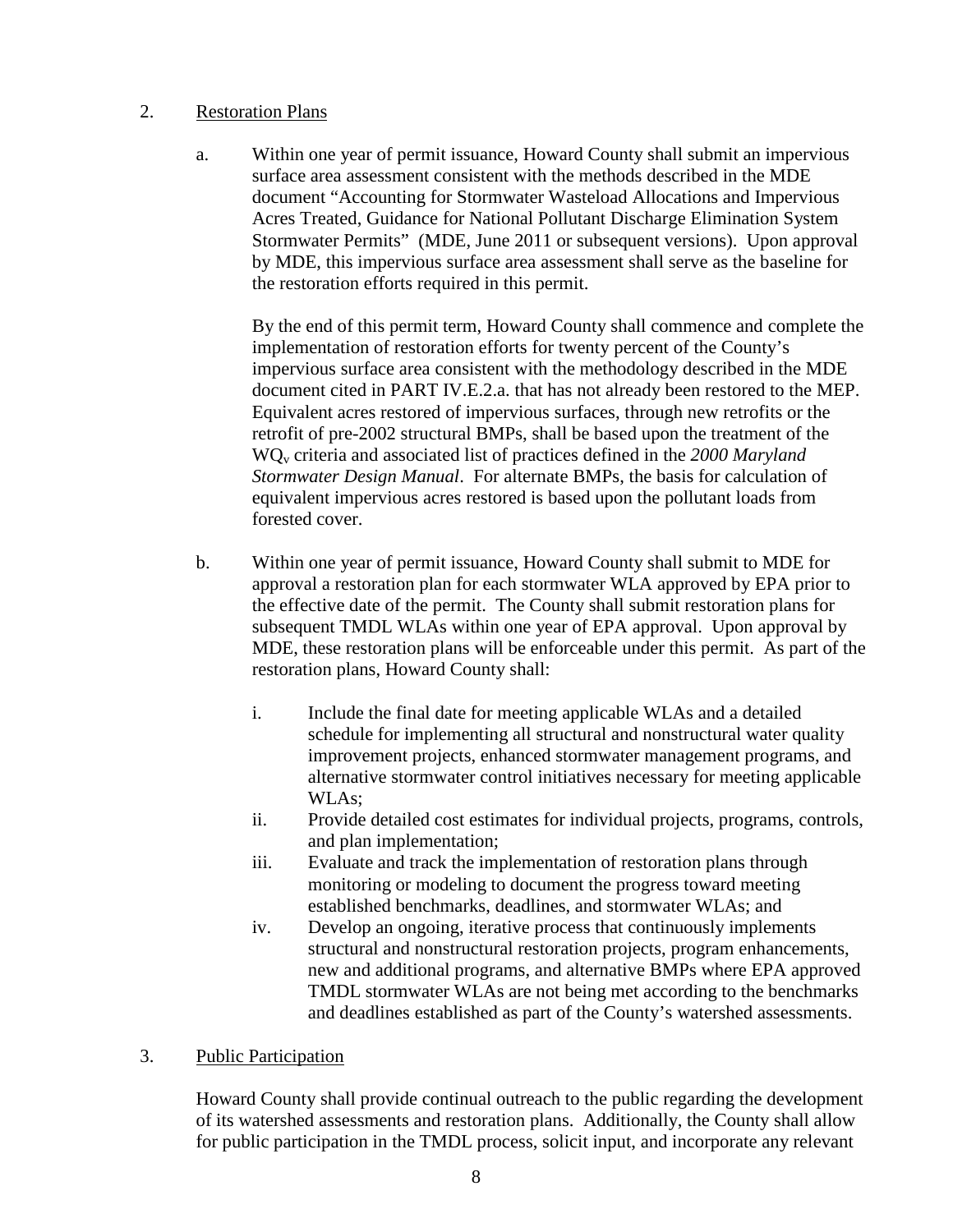ideas and program improvements that can aid in achieving TMDLs and water quality standards. Howard County shall provide:

- a. Notice in a local newspaper and the County's website outlining how the public may obtain information on the development of watershed assessments and stormwater watershed restoration plans and opportunities for comment;
- b. Procedures for providing copies of watershed assessments and stormwater watershed restoration plans to interested parties upon request;
- c. A minimum 30 day comment period before finalizing watershed assessments and stormwater watershed restoration plans; and
- d. A summary in each annual report of how the County addressed or will address any material comment received from the public.

## 4. TMDL Compliance

Howard County shall evaluate and document its progress toward meeting all applicable stormwater WLAs included in EPA approved TMDLs. An annual TMDL assessment report with tables shall be submitted to MDE. This assessment shall include complete descriptions of the analytical methodology used to evaluate the effectiveness of the County's restoration plans and how these plans are working toward achieving compliance with EPA approved TMDLs. Howard County shall further provide:

- a. Estimated net change in pollutant load reductions from all completed structural and nonstructural water quality improvement projects, enhanced stormwater management programs, and alternative stormwater control initiatives;
- b. A comparison of the net change in pollutant load reductions detailed above with the established benchmarks, deadlines, and applicable stormwater WLAs;
- c. Itemized costs for completed projects, programs, and initiatives to meet established pollutant reduction benchmarks and deadlines;
- d. Cost estimates for completing all projects, programs, and alternatives necessary for meeting applicable stormwater WLAs; and
- e. A description of a plan for implementing additional watershed restoration actions that can be enforced when benchmarks, deadlines, and applicable stormwater WLAs are not being met or when projected funding is inadequate.

## **F. Assessment of Controls**

Howard County and ten other municipalities in Maryland have been conducting discharge characterization monitoring since the early 1990s. From this expansive monitoring, a statewide database has been developed that includes hundreds of storms across numerous land uses. Analyses of this dataset and other research performed nationally effectively characterize stormwater runoff in Maryland for NPDES municipal stormwater purposes. To build on the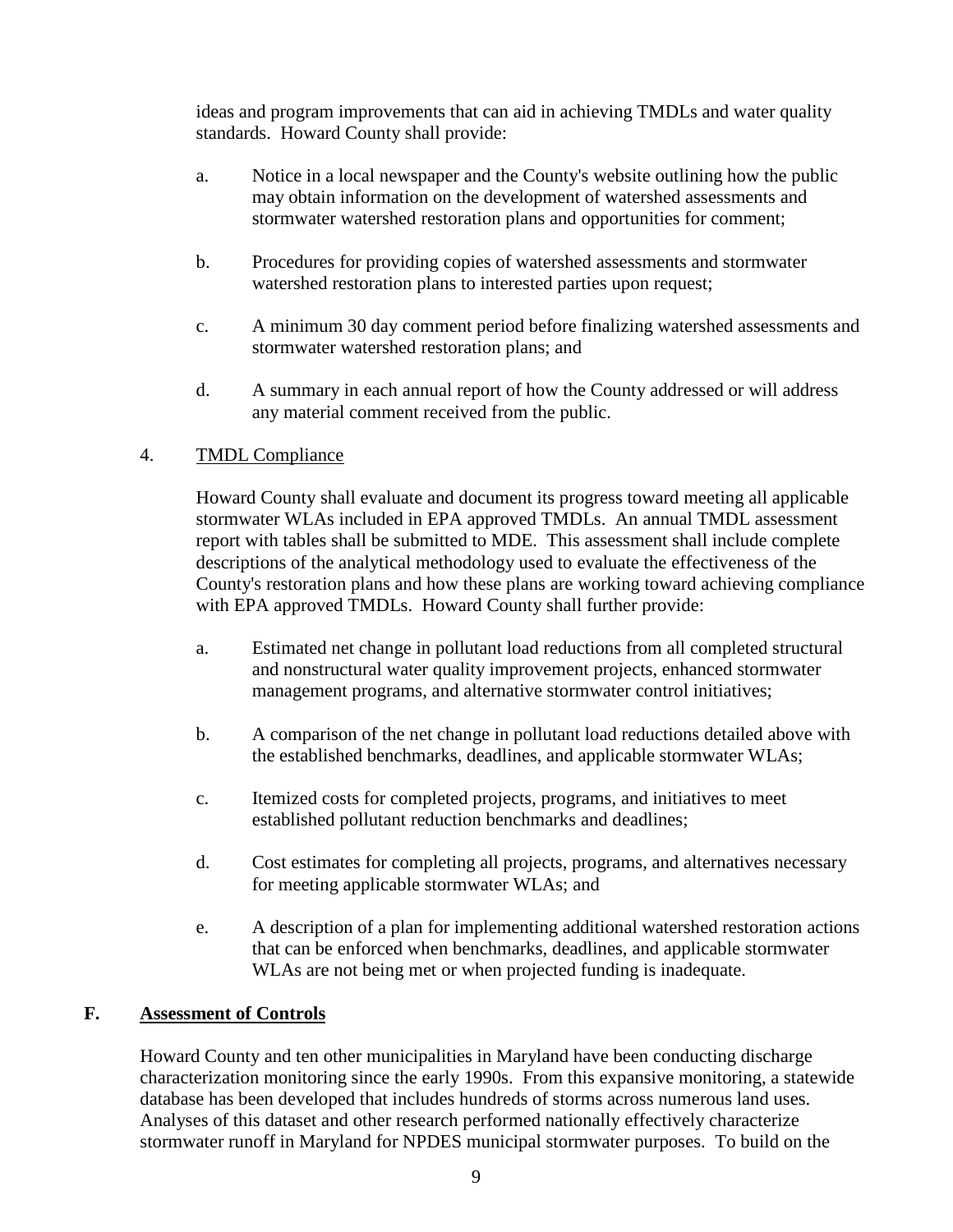existing information and to better track progress toward meeting TMDLs, better data are needed on ESD performance and BMP efficiencies and effectiveness.

Assessment of controls is critical for determining the effectiveness of the NPDES stormwater management program and progress toward improving water quality. The County shall use chemical, biological, and physical monitoring to assess watershed restoration efforts, document BMP effectiveness, or calibrate water quality models for showing progress toward meeting any applicable WLAs developed under EPA approved TMDLs identified above. Additionally, the County shall conduct physical stream monitoring to assess the implementation of the latest version of the *2000 Maryland Stormwater Design Manual.* Specific monitoring requirements are described below.

#### 1. Watershed Restoration Assessment

The County shall continue monitoring in the Wilde Lake and Red Hill Branch watersheds, or select and submit for MDE's approval a new watershed restoration project for monitoring. Monitoring activities shall occur where the cumulative effects of watershed restoration activities can be assessed. One outfall and an associated in-stream station, or other locations based on a study design approved by MDE, shall be monitored. The minimum criteria for chemical, biological, and physical monitoring are as follows:

- a. Chemical Monitoring:
	- i. Eight (8) storm events shall be monitored per year at each monitoring location with at least two occurring per quarter. Quarters shall be based on the calendar year. If extended dry weather periods occur, baseflow samples shall be taken at least once per month at the monitoring stations if flow is observed;
	- ii. Discrete samples of stormwater flow shall be collected at the monitoring stations using automated or manual sampling methods. Measurements of pH and water temperature shall be taken;
	- iii. At least three (3) samples determined to be representative of each storm event shall be submitted to a laboratory for analysis according to methods listed under 40 CFR Part 136 and event mean concentrations (EMC) shall be calculated for:

| Biochemical Oxygen Demand (BOD <sub>5</sub> ) | <b>Total Lead</b>       |
|-----------------------------------------------|-------------------------|
| Total Kjeldahl Nitrogen (TKN)                 | <b>Total Copper</b>     |
| Nitrate plus Nitrite                          | <b>Total Zinc</b>       |
| <b>Total Suspended Solids</b>                 | <b>Total Phosphorus</b> |
| Total Petroleum Hydrocarbons (TPH)            | Hardness                |
| E. coli or enterococcus                       |                         |

iv. Continuous flow measurements shall be recorded at both in-stream monitoring stations or other practical locations based on the approved study design. Data collected shall be used to estimate annual and seasonal pollutant loads and reductions, and for the calibration of watershed assessment models. Pollutant load estimates shall be reported according to any EPA approved TMDLs with a stormwater WLAs.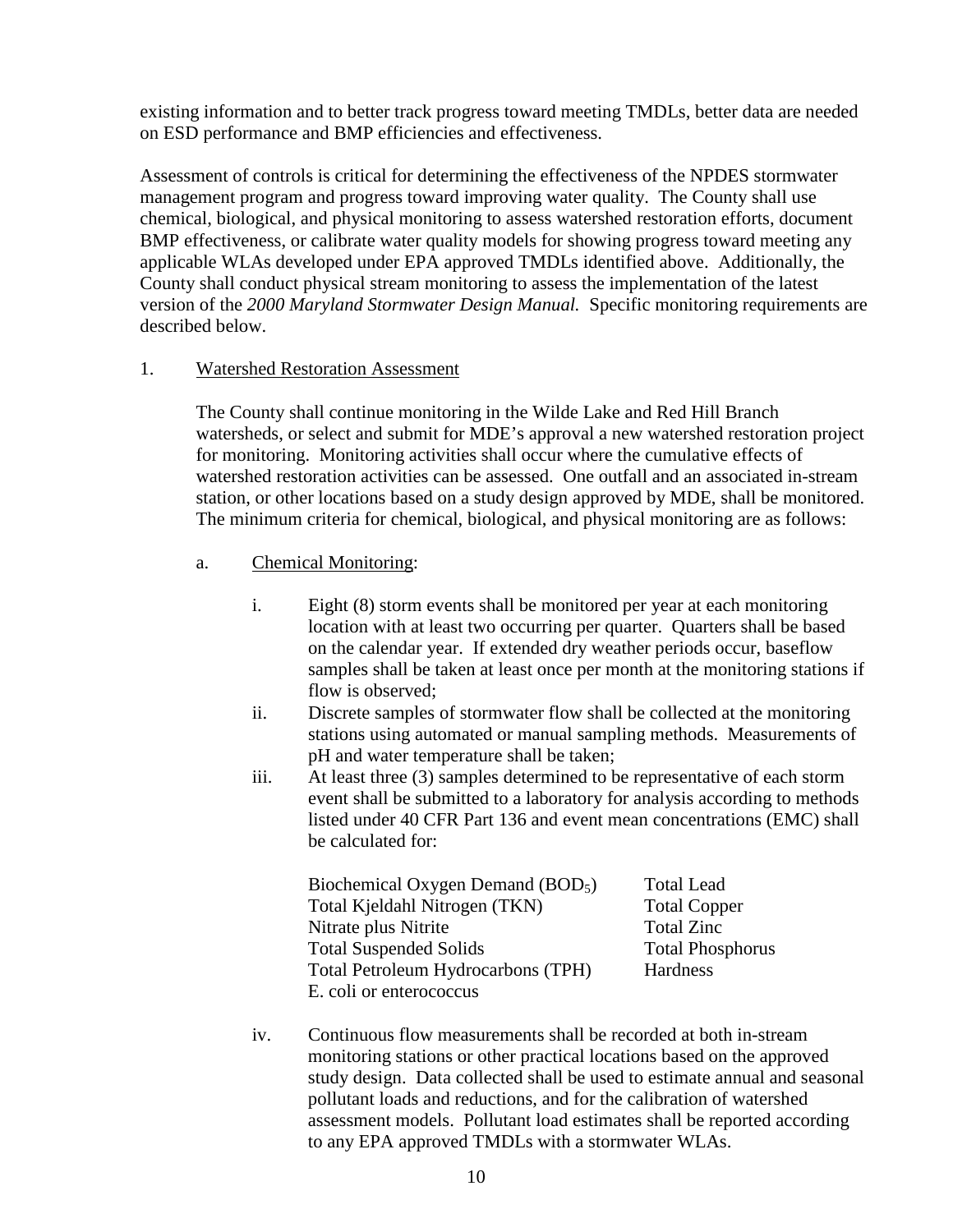- b. Biological Monitoring:
	- i. Benthic macroinvertebrate samples shall be gathered each Spring between the outfall and instream monitoring locations or other practical locations based on an approved study design; and
	- ii. The County shall use the EPA Rapid Bioassessment Protocols (RBP), Maryland Biological Stream Survey (MBSS), or other similar method approved by MDE.
- c. Physical Monitoring:
	- i. A geomorphologic stream assessment shall be conducted in the Red Hill Branch watershed monitoring location or in a reasonable area based on the approved study design. This assessment shall include an annual comparison of permanently monumented stream channel cross-sections and the stream profile;
	- ii. A stream habitat assessment shall be conducted using techniques defined by the EPA's RBP, MBSS, or other similar method approved by MDE; and
	- iii. A hydrologic and/or hydraulic model shall be used (e.g., TR-20, HEC-2, HEC-RAS, HSPF, SWMM, etc.) in the fourth year of the permit to analyze the effects of rainfall; discharge rates; stage; and, if necessary, continuous flow on channel geometry.
- d. Annual Data Submittal: The County shall describe in detail its monitoring activities for the previous year and include the following:
	- i. EMCs submitted on MDE's long-term monitoring database as specified in PART V below;
	- ii. Chemical, biological, and physical monitoring results and a combined analysis for approved monitoring locations; and
	- iii. Any requests and accompanying justifications for proposed modifications to the monitoring program.
- 2. Stormwater Management Assessment

The County shall continue to monitor the Rumsey Run (tributary to Red Hill Branch) watershed, or select and submit for MDE's approval an alternative project for determining the effectiveness of stormwater management practices for stream channel protection. Physical stream monitoring protocols shall include:

- a. An annual stream profile and survey of permanently monumented cross-sections in Rumsey Run to evaluate channel stability in conjunction with surrounding and on-going commercial development;
- b. A comparison of the annual stream profile and survey of the permanently monumented cross-sections with baseline conditions for assessing areas of aggradation and degradation; and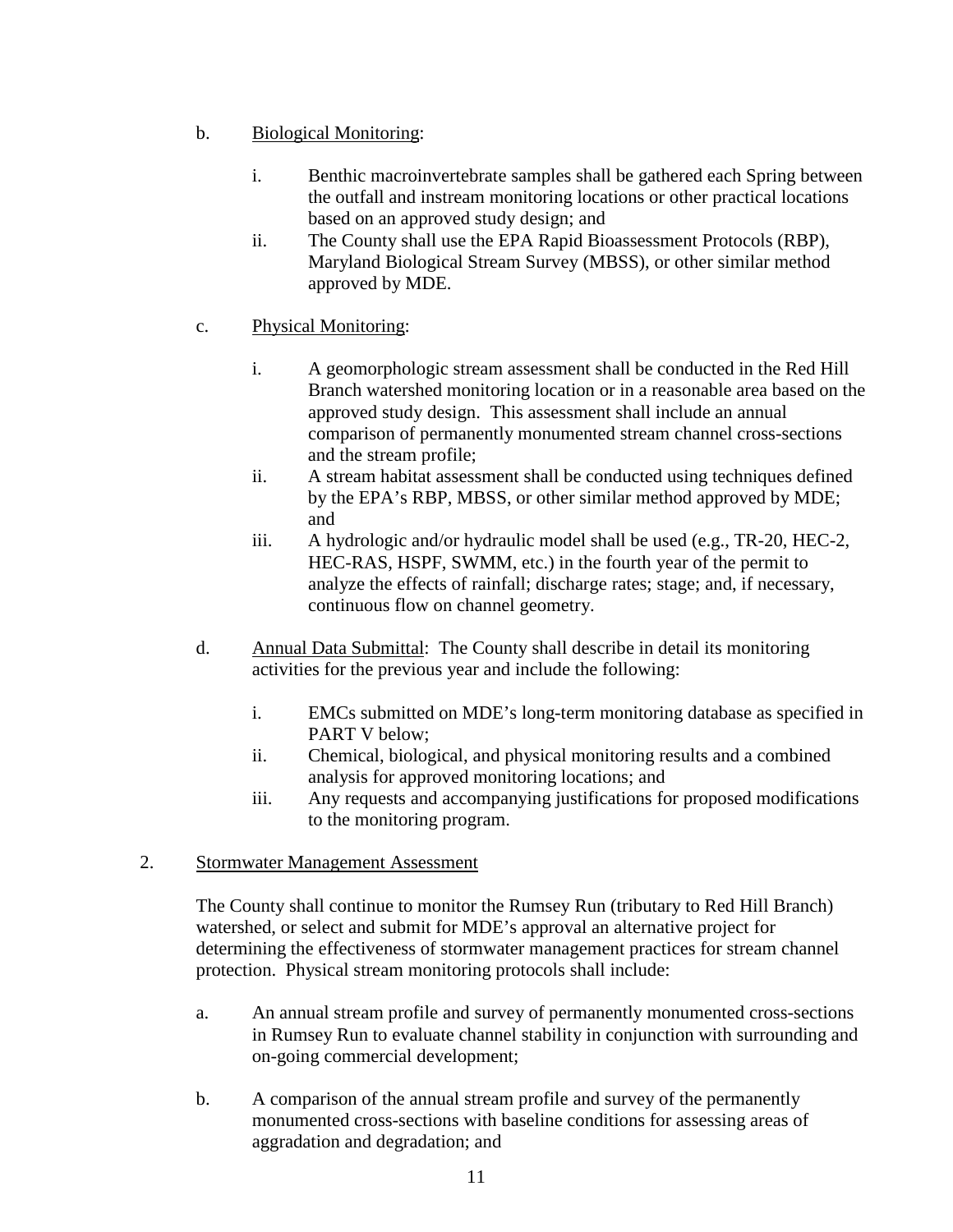c. A hydrologic and/or hydraulic model shall be used (e.g., TR-20, HEC-2, HEC-RAS, HSPF, SWMM, etc.) in the fourth year of the permit to analyze the effects of rainfall; discharge rates; stage; and, if necessary, continuous flow on channel geometry.

### **G. Program Funding**

- 1. Annually, a fiscal analysis of the capital, operation, and maintenance expenditures necessary to comply with all conditions of this permit shall be submitted as required in PART V below.
- 2. Adequate program funding to comply with all conditions of this permit shall be maintained. Lack of funding does not constitute a justification for noncompliance with the terms of this permit.

## **PART V. PROGRAM REVIEW AND ANNUAL PROGRESS REPORTING**

## **A. Annual Reporting**

- 1. Annual progress reports, required under 40 CFR 122.42(c), will facilitate the long-term assessment of Howard County's NPDES stormwater program. The County shall submit annual reports on or before the anniversary date of this permit and post these reports on the County's website. All information, data, and analyses shall be based on the fiscal year and include:
	- a. The status of implementing the components of the stormwater management program that are established as permit conditions including:
		- i. Source Identification;
		- ii. Stormwater Management;
		- iii. Erosion and Sediment Control;
		- iv. Illicit Discharge Detection and Elimination;
		- v. Litter and Floatables;
		- vi. Property Management and Maintenance;
		- vii. Public Education;
		- viii. Watershed Assessment;
		- ix. Restoration Plans;
		- x. TMDL Compliance;
		- xi. Assessment of Controls; and
		- xii. Program Funding.
	- b. A narrative summary describing the results and analyses of data, including monitoring data that is accumulated throughout the reporting year;
	- c. Expenditures for the reporting period and the proposed budget for the upcoming year;
	- d. A summary describing the number and nature of enforcement actions, inspections,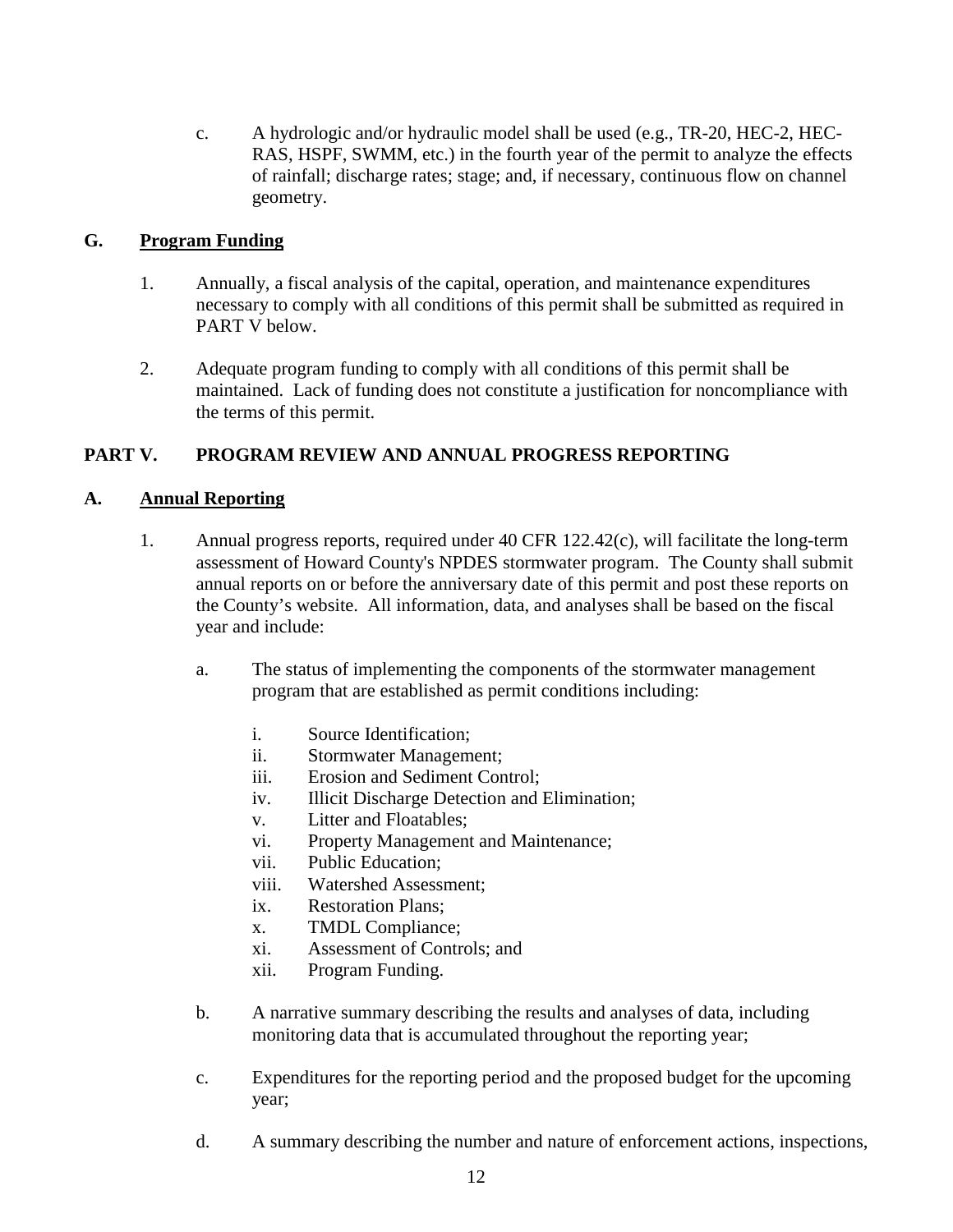and public education programs;

- e. The identification of water quality improvements and documentation of attainment and/or progress toward attainment of benchmarks and applicable WLAs developed under EPA approved TMDLs; and
- f. The identification of any proposed changes to the County's program when WLAs are not being met.
- 2. To enable MDE to evaluate the effectiveness of permit requirements, the following information shall be submitted in a format consistent with Attachment A:
	- a. Storm drain system mapping (PART IV.C.1);
	- b. Urban BMP locations (PART IV.C.3);
	- c. Impervious surfaces (PART IV.C.4);
	- d. Water quality improvement project locations (PART IV.C.6);
	- e. Monitoring site locations (PART IV.C.5);
	- f. Chemical monitoring results (PART IV.F.1);
	- g. Pollutant load reductions (PART IV.E.4 and IV.F.1);
	- h. Biological and habitat monitoring (PART IV. F.1);
	- i. Illicit discharge detection and elimination activities (PART IV.D.3);
	- j. Erosion and sediment control and stormwater program information (PART IV.D.1 and IV.D.2);
	- k. Grading permit information quarterly (PART IV. D.2); and
	- l. Fiscal analyses cost for NPDES related implementation (PART IV. G).
- 3. Because this permit uses an iterative approach to implementation, the County must evaluate the effectiveness of its programs in each annual report. BMP and program modifications shall be made within 12 months if the County's annual report does not demonstrate compliance with this permit and show progress toward meeting WLAs developed under EPA approved TMDLs.

## **B. Program Review**

In order to assess the effectiveness of the County's NPDES program for eliminating nonstormwater discharges through the illicit connection program and reducing the discharge of pollutants to protect water quality, MDE will review program implementation, annual reports, and periodic data submittal. Procedures for the review of local erosion and sediment control and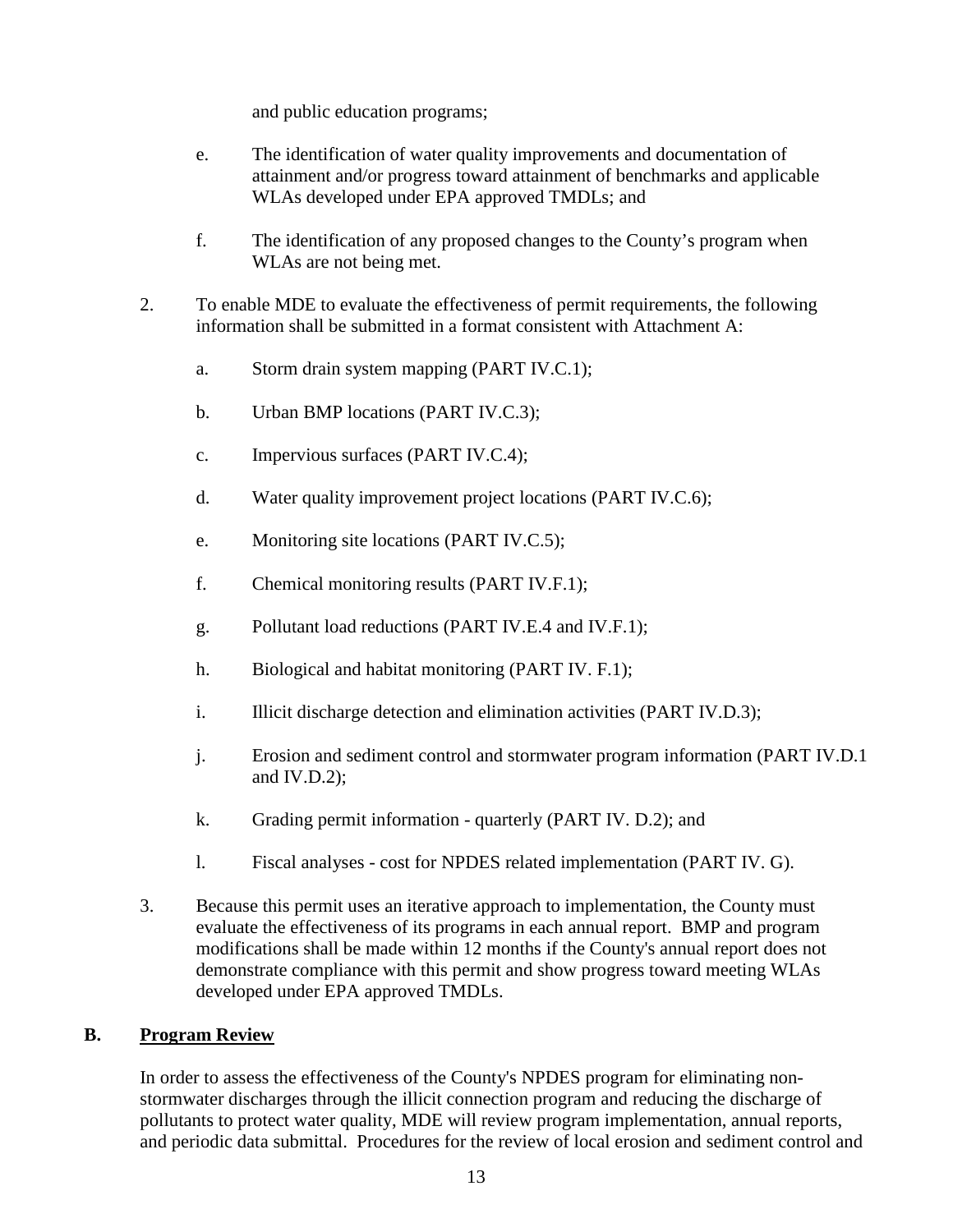stormwater management programs exist in Maryland's sediment control and stormwater management laws. Additional evaluations may be conducted at MDE's discretion to determine compliance with permit conditions.

## **C. Reapplication for NPDES Stormwater Discharge Permit**

This permit is effective for no more than five years, unless administratively continued by MDE. Continuation or reissuance of this permit beyond this permit term will require Howard County to reapply for NPDES stormwater discharge permit coverage in its fourth year annual report. Failure to reapply for coverage constitutes a violation of this permit.

As part of this application process, Howard County shall submit to MDE an executive summary of its NPDES stormwater management program that specifically describes how the County is meeting the overall goal to ensure that each County watershed has been thoroughly evaluated and its progress in implementing water quality improvements. This application shall be used to gauge the effectiveness of the County's NPDES stormwater program and will provide guidance for developing future permit conditions. At a minimum, the application summary shall include:

- 1. Howard County's NPDES stormwater program goals;
- 2. Program summaries for the permit term regarding:
	- a. Illicit discharge detection and elimination results;
	- b. Restoration plan status including County totals for impervious acres, impervious acres controlled by stormwater management, the current status of water quality improvement projects and acres managed, and documentation of progress toward meeting stormwater WLAs developed under EPA approved TMDLs;
	- c. Pollutant load reductions as a result of this permit and an evaluation of whether TMDLs are being achieved;
	- d. Impervious acres compared to the baseline and twenty percent restoration requirement in PART IV.E.2.a.; and
	- e. Other relevant data and information for describing County programs;
- 3. Program operation and capital improvement costs for the permit term; and
- 4. Descriptions of any proposed permit condition changes based on analyses of the successes and failures of the County's efforts to comply with the conditions of this permit.

## **PART VI. SPECIAL PROGRAMMATIC CONDITIONS**

#### **A. Chesapeake Bay Restoration by 2025**

A Chesapeake Bay TMDL has been developed by the EPA for the six Bay States (Delaware, Maryland, New York, Pennsylvania, Virginia, and West Virginia) and the District of Columbia.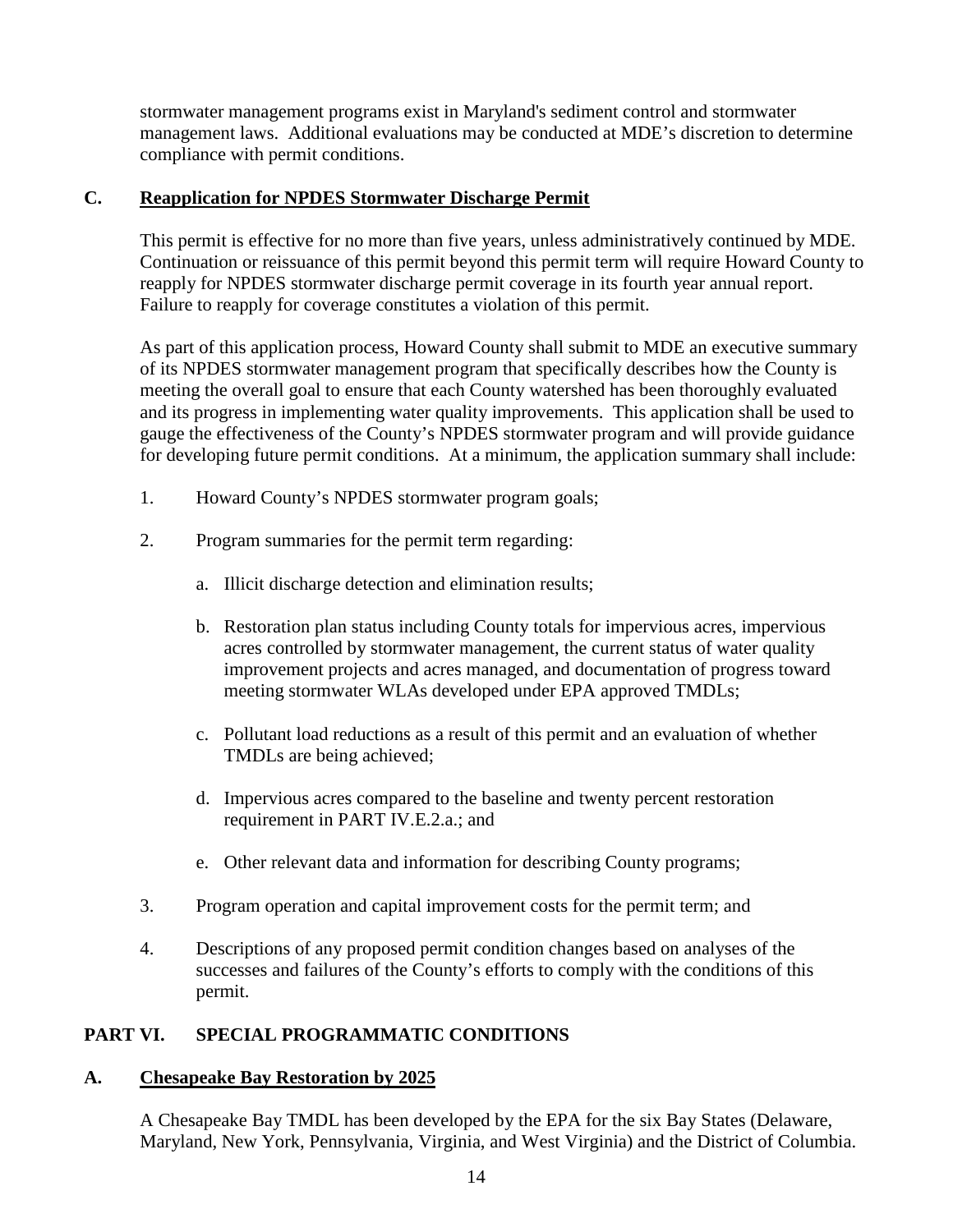The TMDL describes the level of effort that will be necessary for meeting water quality criteria and restoring Chesapeake Bay. This permit is requiring compliance with the Chesapeake Bay TMDL through the use of a strategy that calls for the restoration of twenty percent of previously developed impervious land with little or no controls within this five year permit term as described in Maryland's Watershed Implementation Plan. The TMDL is an aggregate of nonpoint sources or the load allocation (LA), and point sources or WLA, and a margin of safety. The State is required to issue NPDES permits to point source discharges that are consistent with the assumptions of any applicable TMDL, including those approved subsequent to permit issuance.

Urban stormwater is defined in the CWA as a point source discharge and will subsequently be a part of Maryland's WLA. The NPDES stormwater permits can play a significant role in regulating pollutants from Maryland's urban sector and in the development of Chesapeake Bay Watershed Implementation Plans. Therefore, Maryland's NPDES stormwater permits issued to Howard County and other municipalities will require coordination with MDE's Watershed Implementation Plan and be used as the regulatory backbone for controlling urban pollutants toward meeting the Chesapeake Bay TMDL by 2025.

## **B. Comprehensive Planning**

Howard County shall cooperate with other agencies during the completion of the Water Resources Element (WRE) as required by the Maryland Economic Growth, Resource Protection and Planning Act of 1992 (Article 66B, Annotated Code of Maryland). Such cooperation shall entail all reasonable actions authorized by law and shall not be restricted by the responsibilities attributed to other entities by separate State statute, including but not limited to reviewing and approving plans and appropriating funds.

## **PART VII. ENFORCEMENT AND PENALTIES**

## **A. Discharge Prohibitions and Receiving Water Limitations**

Howard County shall prohibit non-stormwater discharges through its MS4. NPDES permitted non-stormwater discharges are exempt from this prohibition. Discharges from the following will not be considered a source of pollutants when properly managed: water line flushing; landscape irrigation; diverted stream flows; rising ground waters; uncontaminated ground water infiltration to separate storm sewers; uncontaminated pumped ground water; discharges from potable water sources; foundation drains; air conditioning condensation; irrigation waters; springs; footing drains; lawn watering; individual residential car washing; flows from riparian habitats and wetlands; de-chlorinated swimming pool discharges (not including filter backwash); street wash water; and fire fighting activities.

Consistent with  $\frac{8402(p)(3)(B)(iii)}{20}$  of the CWA, the County shall take all reasonable steps to minimize or prevent the contamination or other alteration of the physical, chemical, or biological properties of any waters of the State, including a change in temperature, taste, color, turbidity, or odor of the waters or the discharge or deposit of any organic matter, harmful organism, or liquid, gaseous, solid, radioactive, or other substance into any waters of the State, that will render the waters harmful to:

1. Public health, safety, or welfare;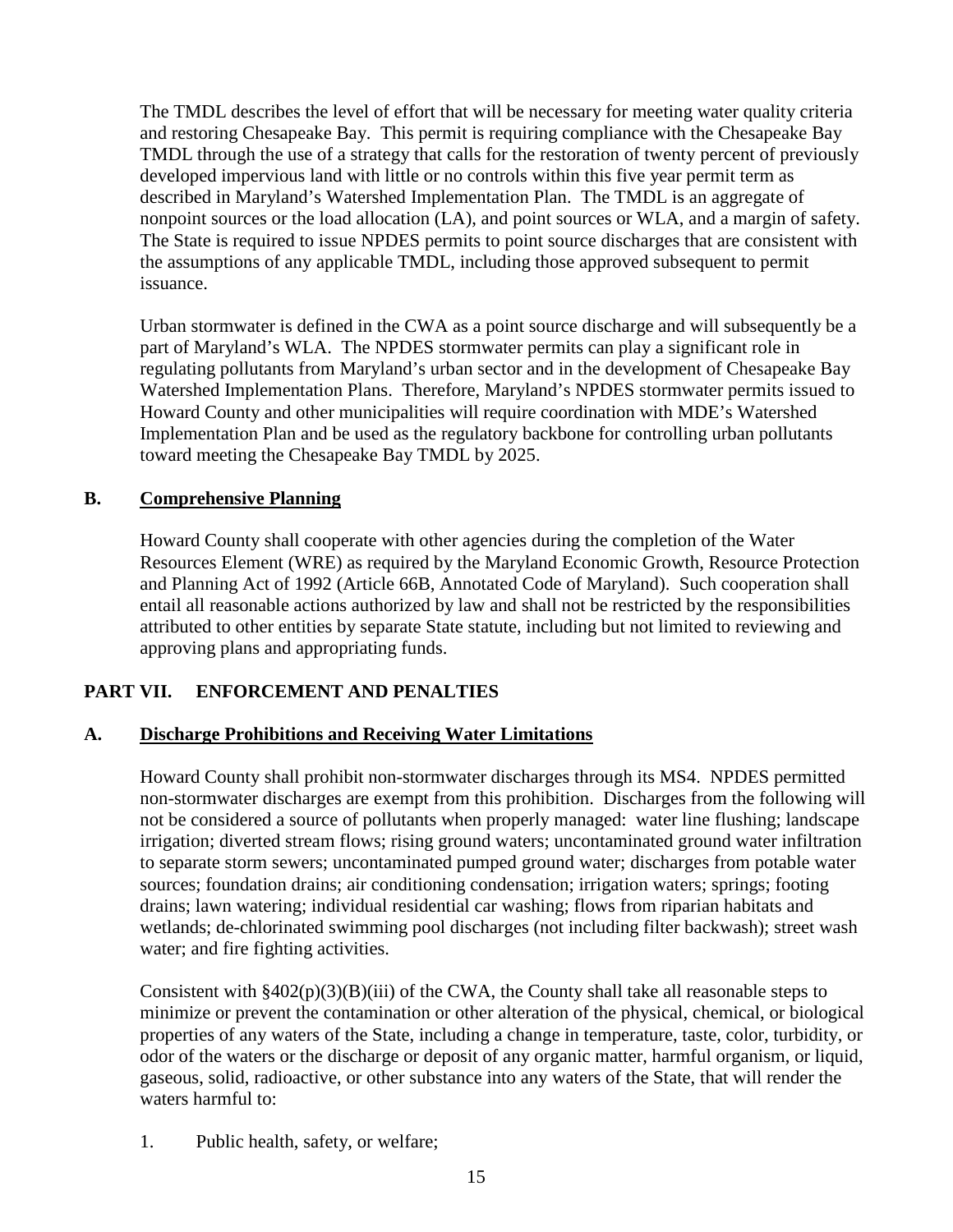- 2. Domestic, commercial, industrial, agricultural, recreational, or other legitimate beneficial use;
- 3. Livestock, wild animals, or birds; and
- 4. Fish or other aquatic life.

#### **B. Duty to Mitigate**

Howard County shall take all reasonable steps to minimize or prevent any discharge in violation of this permit that has a reasonable likelihood of adversely affecting human health or the environment.

#### **C. Duty to Comply**

Howard County shall be responsible for complying with all conditions of this permit. Other entities may be used to meet various permit obligations provided that both the County and the other entity agree contractually. Regardless of any arrangement entered into however, the County remains responsible for permit compliance. In no case may this responsibility or permit compliance liability be transferred to another entity.

Failure to comply with a permit provision constitutes a violation of the CWA and is grounds for enforcement action; permit termination, revocation, or modification; or denial of a permit renewal application. The County shall comply at all times with the provisions of the Environment Article, Title 4, Subtitles 1, 2, and 4; Title 7, Subtitle 2; and Title 9, Subtitle 3 of the Annotated Code of Maryland.

The County shall at all times properly operate and maintain all facilities and systems of treatment and control (and related appurtenances) that are installed or used by the County to achieve compliance with the conditions of this permit. Proper operation and maintenance also includes adequate laboratory controls and appropriate quality assurance procedures. This provision requires the operation of back-up or auxiliary facilities or similar systems that are installed by the County only when the operation is necessary to achieve compliance with the conditions of the permit.

#### **D. Sanctions**

#### 1. Penalties Under the CWA - Civil and Criminal

Section 309(d) of the CWA, 33 USC §1319(d) provides that any person who violates any permit condition is subject to a civil penalty not to exceed \$25,000 per day for each violation. Pursuant to the Civil Monetary Penalty Inflation Adjustment Rule, 40 CFR Part 19, any person who violates any NPDES permit condition or limitation after December 6, 2013, is liable for an administrative penalty not to exceed \$37,500 per day for each such violation. Section  $309(g)(2)$  of the CWA, 33 USC §1319(g)(2) provides that any person who violates any permit condition is subject to an administrative penalty not to exceed \$10,000 per day for each violation, not to exceed \$125,000. Pursuant to the Civil Monetary Penalty Inflation Adjustment Rule, 40 CFR Part 19, any person who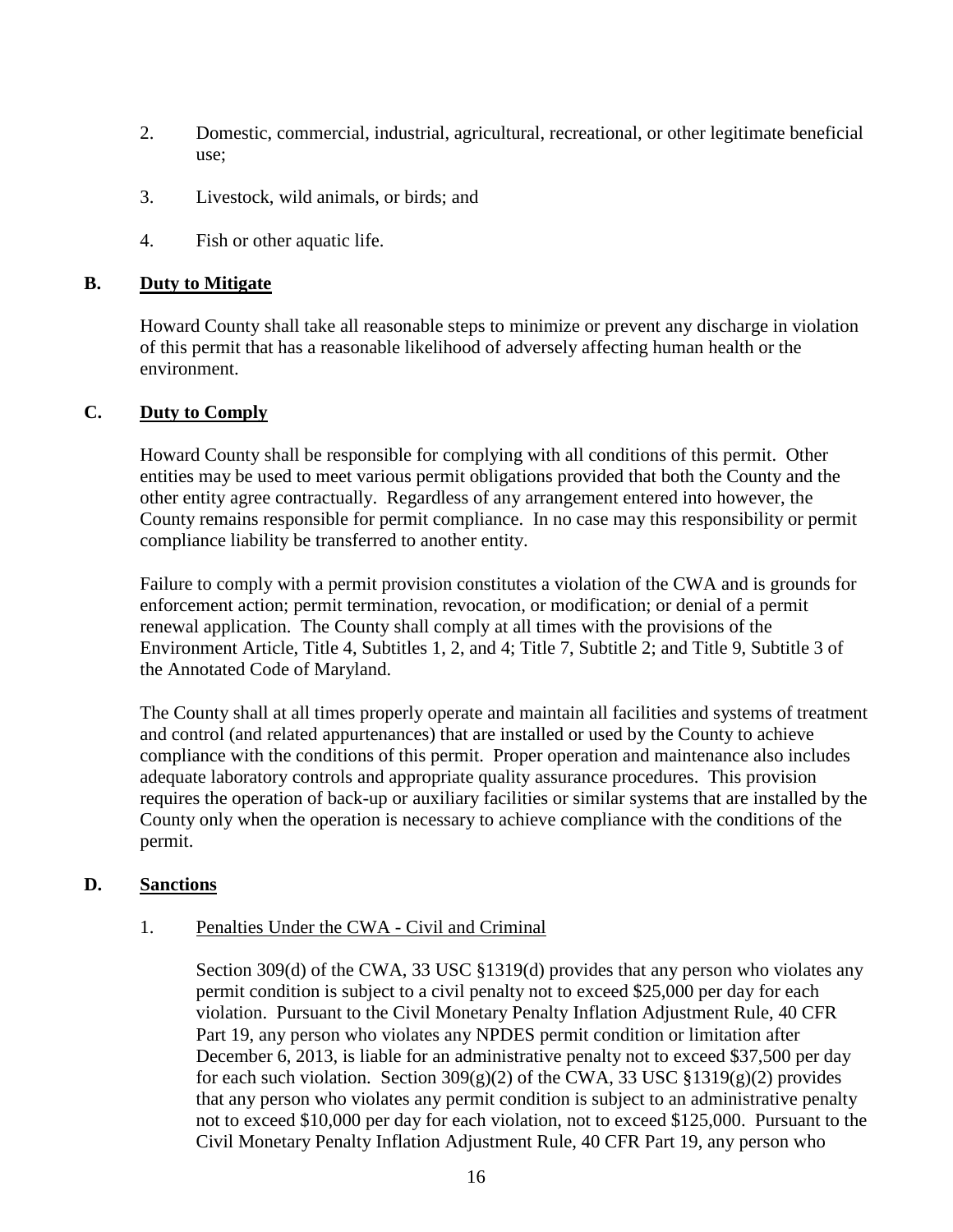violates any NPDES permit condition or limitation after December 6, 2013, is liable for an administrative penalty not to exceed \$16,000 per day for each such violation, up to a total penalty of \$187,500. Pursuant to Section 309(c) of the CWA, 33 USC §1319(c), any person who negligently violates any permit condition is subject to criminal penalties of \$2,500 to \$25,000 per day of violation, or imprisonment of not more than one year, or both. If a person has been convicted of negligent violations of the CWA previously, the criminal penalties may be increased to \$50,000 per day of violation, or imprisonment of not more than two years, or both. Any person who knowingly violates any permit condition is subject to criminal penalties of \$5,000 to \$50,000 per day of violation, or imprisonment for not more than three years, or both. If a person has been convicted of knowing violations of the CWA previously, the criminal penalties may be increased to \$100,000 per day of violation, or imprisonment of not more than six years, or both.

#### 2. Penalties Under the State's Environment Article - Civil and Criminal

Nothing in this permit shall be construed to preclude the institution of any legal action or relieve the County from civil or criminal responsibilities and/or penalties for a violation of Title 4, Title 7, and Title 9 of the Environment Article, Annotated Code of Maryland, or any federal, local, or other State law or regulation. Section 9-342 of the Environment Article provides that a person who violates any condition of this permit is liable to a civil penalty of up to \$10,000 per violation, to be collected in a civil action brought by MDE, and with each day a violation continues being a separate violation. Section 9-342 further authorizes the MDE to impose upon any person who violates a permit condition, administrative civil penalties of up to \$10,000 per violation, up to \$100,000.

Section 9-343 of the Environment Article provides that any person who violates a permit condition is subject to a criminal penalty not exceeding \$25,000 or imprisonment not exceeding one year, or both for a first offense. For a second offense, Section 9-343 provides for a fine not exceeding \$50,000 and up to two years imprisonment.

The Environment Article, §9-343, Annotated Code of Maryland, provides that any person who tampers with, or knowingly renders inaccurate any monitoring device or method required to be maintained under this permit shall, upon conviction, be punished by a fine of not more than \$50,000 per violation, or by imprisonment for not more than two years per violation, or both.

The Environment Article, §9-343, Annotated Code of Maryland, provides that any person who knowingly makes any false statement, representation, or certification in any records or other document submitted or required to be maintained under this permit, including monitoring reports or reports of compliance or noncompliance shall, upon conviction, be punished by a fine of not more than \$50,000 per violation, or by imprisonment for not more than two years per violation, or both.

#### **E. Permit Revocation and Modification**

#### 1. Permit Actions

This permit may be modified, revoked and reissued, or terminated for cause. The filing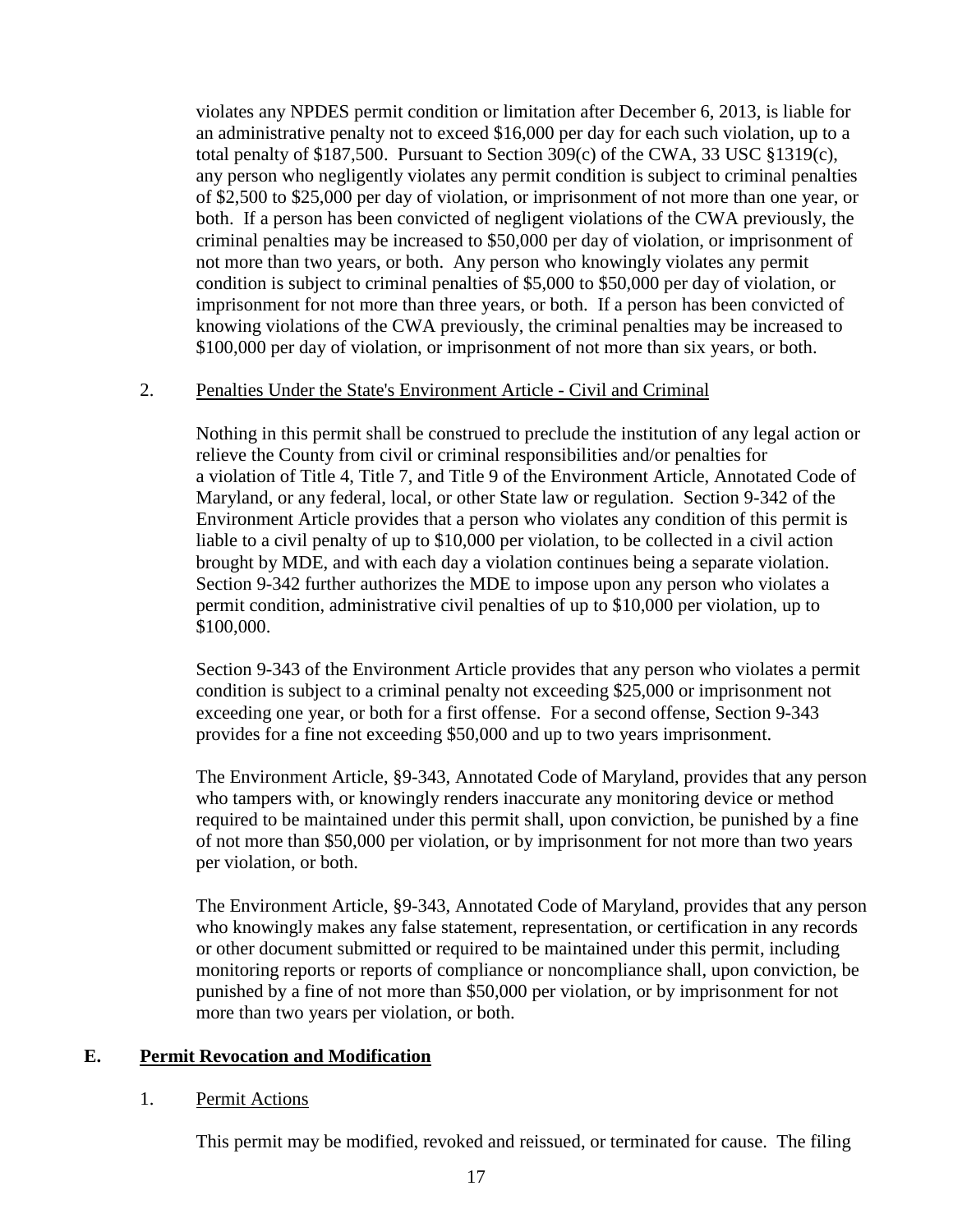of a request by the County for a permit modification or a notification of planned changes or anticipated noncompliance does not stay any permit condition. A permit may be modified by MDE upon written request by the County and after notice and opportunity for a public hearing in accordance with and for the reasons set forth in COMAR 26.08.04.10.

After notice and opportunity for a hearing and in accordance with COMAR 26.08.04.10, MDE may modify, suspend, or revoke and reissue this permit in whole or in part during its term for causes including, but not limited to the following:

- a. Violation of any terms or conditions of this permit;
- b. Obtaining this permit by misrepresentation or failure to disclose fully all relevant facts;
- c. A change in any condition that requires either a temporary reduction or elimination of the authorized discharge;
- d. A determination that the permitted discharge poses a threat to human health or welfare or to the environment and can only be regulated to acceptable levels by permit modification or termination;
- e. To incorporate additional controls that are necessary to ensure that the permit effluent limit requirements are consistent with any applicable TMDL WLA allocated to the discharge of pollutants from the MS4; or
- f. As specified in 40 CFR §§122.62, 122.63, 122.64, and 124.5.

#### 2. Duty to Provide Information

The County shall furnish to MDE, within a reasonable time, any information that MDE may request to determine whether cause exists for modifying, revoking and reissuing, or terminating this permit; or to determine compliance with this permit. The County shall also furnish to MDE, upon request, copies of records required to be kept by this permit.

## **F. Inspection and Entry**

Howard County shall allow an authorized representative of the State or EPA, upon the presentation of credentials and other documents as may be required by law, to:

1. Enter the permittee's premises where a regulatory activity is located or conducted or where records must be kept under the conditions of this permit;